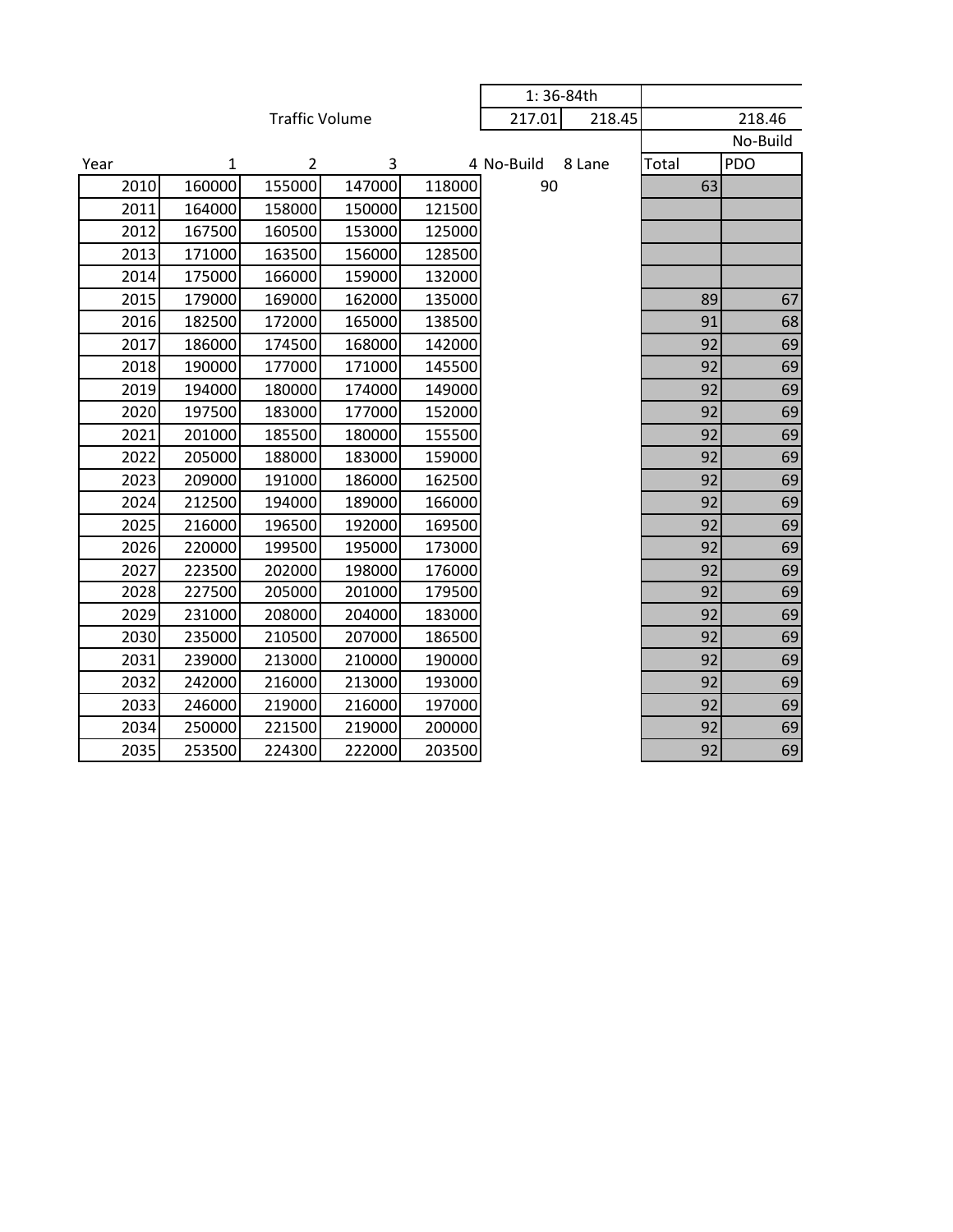|          | 2: 84th-Thornton |            |          | 3: Thornton-104th |          |          |            |            |
|----------|------------------|------------|----------|-------------------|----------|----------|------------|------------|
|          |                  | 219.85     |          |                   | 219.86   | 221.02   |            |            |
|          | 8 Lane           |            |          |                   | No-Build | 8 Lane   |            |            |
| INJ+FAT  | Total            | <b>PDO</b> | INJ+FAT  | Total             | PDO      | INJ+FAT  | Total      | <b>PDO</b> |
|          |                  |            |          | 52                |          |          |            |            |
|          |                  |            |          |                   |          |          |            |            |
|          |                  |            |          |                   |          |          |            |            |
|          |                  |            |          |                   |          |          |            |            |
|          |                  |            |          |                   |          |          |            |            |
| 22       | 67               | 47         | 20       | 88                | 66       | 22       | 58         | 41         |
| 23       | 73               | 51         | 22       | 90                | 68       | 23       | 63         | 44         |
| 23       | 75               | 53         | 23       | 91                | 68       | 23       | 67         | 47         |
| 23       | 80               | 64         | 16       | 92                | 69       | 23       | 70         | 49         |
| 23       | 84               | 67         | 17       | 92                | 69       | 23       | 74         | 52         |
| 23       | 91               | 73         | 18       | 92                | 69       | 23       | 80         | 64         |
| 23       | 93               | 74         | 19       | 92                | 69       | 23       | 84         | 67         |
| 23       | 98               | 78         | 20       | 92                | 69       | 23       | 88         | 70         |
| 23       | 104              | 83         | 21       | 92                | 69       | 23       | 96         | 77         |
| 23       | 112              | 90         | 22       | 92                | 69       | 23       | 102        | 82         |
| 23       | 115              | 92         | 23       | 92                | 69       | 23       | 108        | 86         |
| 23       | 122              | 98         | 24       | 92                | 69       | 23       | 115        | 92         |
| 23       | 128              | 102        | 26       | 92                | 69       | 23       | 120        | 96         |
| 23       | 132              | 106        | 26       | 92                | 69       | 23       | 126        | 101        |
| 23       | 140              | 112        | 28       | 92                | 69       | 23       | 132        | 106        |
| 23       | 147              | 118        | 29       | 92                | 69       | 23       | 138        | 110        |
| 23<br>23 | 153<br>158       | 122<br>126 | 31<br>32 | 92<br>92          | 69<br>69 | 23<br>23 | 144<br>152 | 115<br>122 |
| 23       | 164              | 131        | 33       | 92                | 69       | 23       | 159        | 127        |
| 23       | 171              | 137        | 34       | 92                | 69       | 23       | 165        | 132        |
| 23       | 178              | 142        | 36       | 92                | 69       | 23       | 171        | 137        |
|          |                  |            |          |                   |          |          |            |            |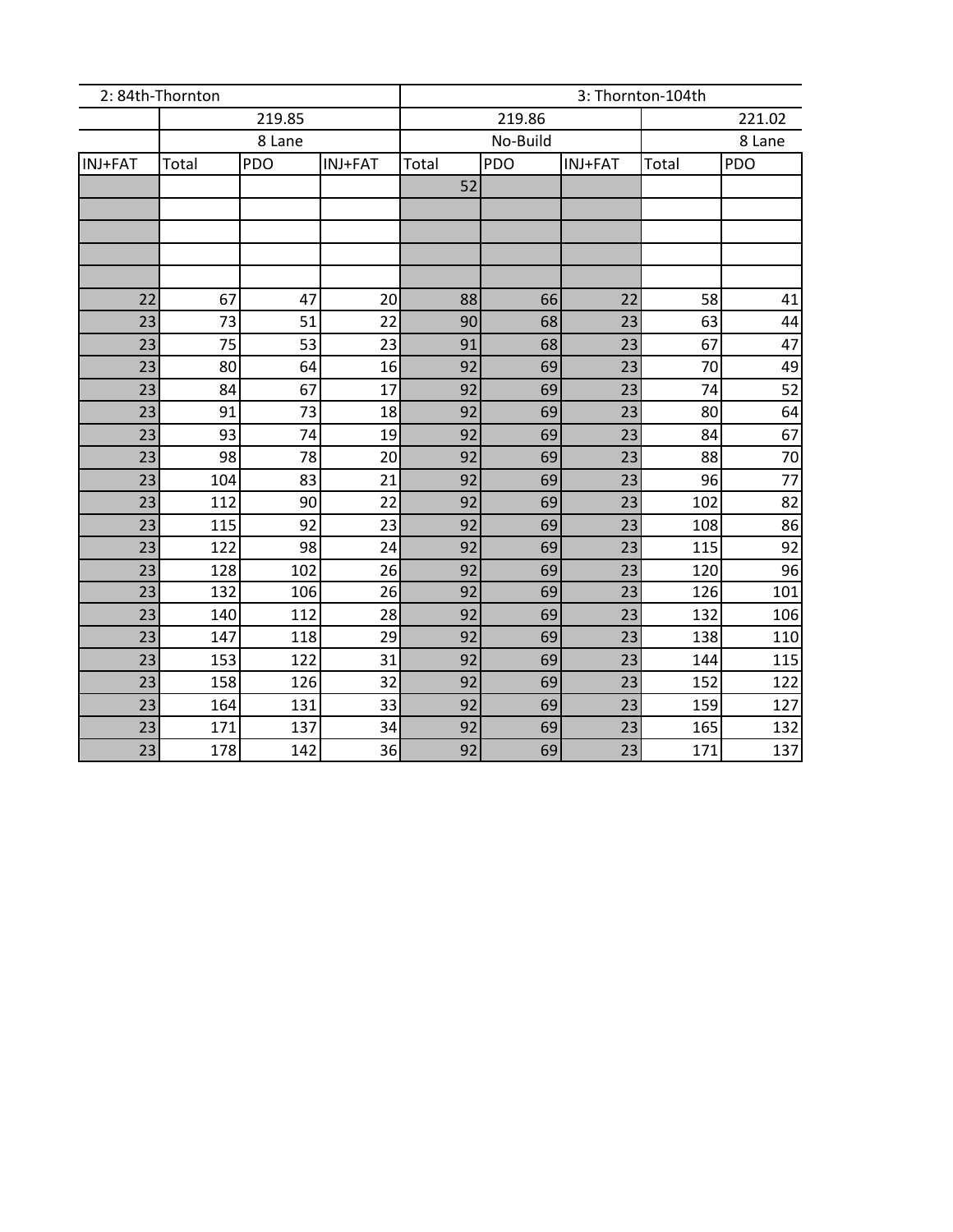|         | 4: 104th-120th     |            |                 |        |     |         |      |           |
|---------|--------------------|------------|-----------------|--------|-----|---------|------|-----------|
|         |                    | 221.03     |                 | 223.04 |     |         |      | 2: 84th-T |
|         | No-Build<br>8 Lane |            |                 |        |     |         |      |           |
| INJ+FAT | Total              | <b>PDO</b> | INJ+FAT         | Total  | PDO | INJ+FAT | Year | No-Build  |
|         | 38                 |            |                 |        |     |         | 2010 | 63        |
|         |                    |            |                 |        |     |         | 2011 |           |
|         |                    |            |                 |        |     |         | 2012 |           |
|         |                    |            |                 |        |     |         | 2013 |           |
|         |                    |            |                 |        |     |         | 2014 |           |
| 17      | 72                 | 54         | 18              | 55     | 39  | 17      | 2015 | 124       |
| 19      | 73                 | 55         | 18              | 52     | 36  | 16      | 2016 | 127       |
| 20      | 75                 | 56         | 19              | 51     | 36  | 15      | 2017 | 128       |
| 21      | 78                 | 59         | 20              | 49     | 34  | 15      | 2018 | 128       |
| 22      | 82                 | 62         | 21              | 50     | 35  | 15      | 2019 | 128       |
| 16      | 84                 | 63         | 21              | 52     | 36  | 16      | 2020 | 128       |
| 17      | 85                 | 64         | 21              | 54     | 38  | 16      | 2021 | 128       |
| 18      | 87                 | 65         | 22              | 57     | 40  | 17      | 2022 | 128       |
| 19      | 88                 | 66         | 22              | 60     | 42  | 18      | 2023 | 128       |
| 20      | 90                 | 68         | 23              | 63     | 44  | 19      | 2024 | 128       |
| 22      | 91                 | 68         | 23              | 68     | 48  | 20      | 2025 | 128       |
| 23      | 92                 | 69         | 23              | 71     | 50  | 21      | 2026 | 128       |
| 24      | 92                 | 69         | 23              | 77     | 62  | 15      | 2027 | 128       |
| 25      | 92                 | 69         | $\overline{23}$ | 82     | 66  | 16      | 2028 | 128       |
| 26      | 92                 | 69         | 23              | 87     | 70  | 17      | 2029 | 128       |
| 28      | 92                 | 69         | 23              | 94     | 75  | 19      | 2030 | 128       |
| 29      | 92                 | 69         | 23              | 102    | 82  | 20      | 2031 | 128       |
| 30      | 92                 | 69         | 23              | 108    | 86  | 22      | 2032 | 128       |
| 32      | 92                 | 69         | 23              | 117    | 94  | 23      | 2033 | 128       |
| 33      | 92                 | 69         | 23              | 124    | 99  | 25      | 2034 | 128       |
| 34      | 92                 | 69         | 23              | 131    | 105 | 26      | 2035 | 128       |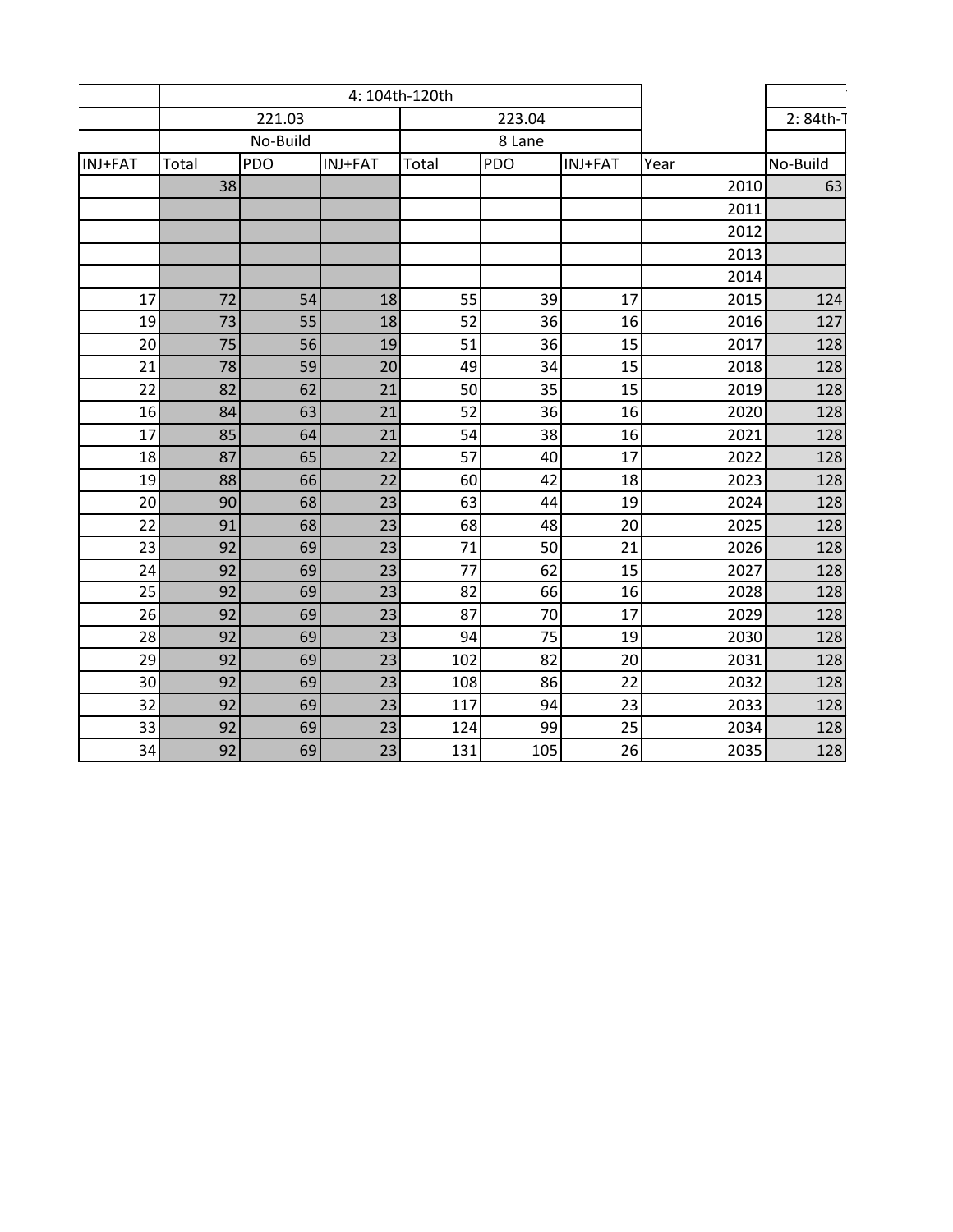| Thornton |          | 3: Thornton-104th | 4: 104th-120th |        |                   |       |            |                            |
|----------|----------|-------------------|----------------|--------|-------------------|-------|------------|----------------------------|
|          |          |                   |                |        |                   |       |            | Change in Accidents with M |
| 8 Lane   | No-Build | 8 Lane            | No-Build       | 8 Lane | <b>Difference</b> | Year  | <b>PDO</b> | INJ+FAT                    |
|          | 52       |                   | 38             |        |                   | 2010  |            |                            |
|          |          |                   |                |        |                   | 2011  |            |                            |
|          |          |                   |                |        |                   | 2012  |            |                            |
|          |          |                   |                |        |                   | 2013  |            |                            |
|          |          |                   |                |        |                   | 2014  |            |                            |
| 94       | 103      | 68                | 145            | 111    | $-99$             | 2015  | $-88.21$   | $-11.34$                   |
| 102      | 105      | 74                | 147            | 105    | $-98$             | 2016  | $-87.87$   | $-10.68$                   |
| 105      | 106      | 78                | 151            | 103    | $-99$             | 2017  | $-89.01$   | $-10.70$                   |
| 112      | 107      | 82                | 157            | 99     | $-99$             | 2018  | $-78.79$   | $-21.70$                   |
| 117      | 107      | 86                | 165            | 101    | $-96$             | 2019  | $-75.72$   | $-20.60$                   |
| 127      | 107      | 93                | 169            | 105    | $-79$             | 2020  | $-53.98$   | $-25.65$                   |
| 130      | 107      | 98                | 171            | 109    | $-69$             | 2021  | $-46.74$   | $-23.46$                   |
| 137      | 107      | 103               | 175            | 115    | $-55$             | 2022  | $-36.26$   | $-20.34$                   |
| 145      | 107      | 112               | 177            | 121    | $-34$             | 2023  | $-19.45$   | $-15.51$                   |
| 156      | 107      | 119               | 181            | 127    | $-14$             | 2024  | $-3.78$    | $-11.09$                   |
| 160      | 107      | 126               | 183            | 137    | 5 <sup>1</sup>    | 2025  | 10.65      | $-6.35$                    |
| 170      | 107      | 134               | 185            | 143    | 27                | 2026  | 27.64      | $-1.47$                    |
| 178      | 107      | 140               | 185            | 155    | 53                | 2027  | 62.87      | $-10.50$                   |
| 184      | 107      | 147               | 185            | 165    | 76                | 2028  | 80.93      | $-5.99$                    |
| 195      | 107      | 154               | 185            | 175    | 104               | 2029  | 103.43     | $-0.36$                    |
| 205      | 107      | 161               | 185            | 189    | 135               | 2030  | 128.04     | 5.79                       |
| 213      | 107      | 168               | 185            | 206    | 167               | 2031  | 153.14     | 12.07                      |
| 220      | 107      | 177               | 185            | 218    | 195               | 2032  | 175.78     | 17.72                      |
| 228      | 107      | 185               | 185            | 236    | 229               | 2033  | 203.42     | 24.63                      |
| 238      | 107      | 192               | 185            | 250    | 260               | 2034  | 228.02     | 30.79                      |
| 248      | 107      | 199               | 185            | 264    | 291               | 2035  | 252.63     | 36.94                      |
|          |          |                   |                |        |                   | Total | 846.73     | $-67.79$                   |